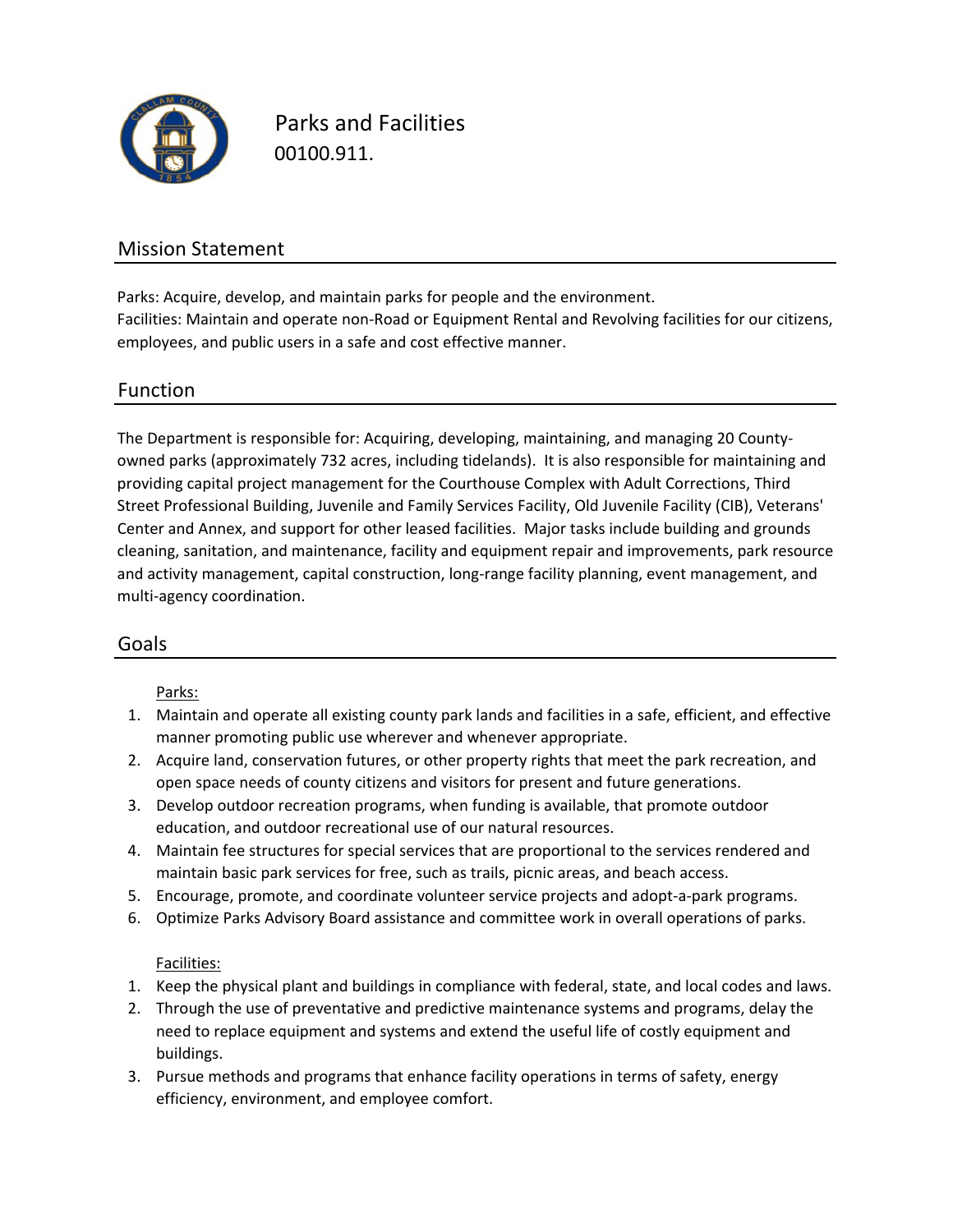# Workload Indicators

|                                                | 2010 Actual | 2011 Actual | 6/30/12 Actual |
|------------------------------------------------|-------------|-------------|----------------|
| Number of Parks                                | 19          | 20          | 20             |
| Park Acreage                                   | 713         | 732         | 732            |
| <b>Overnight Camping Vehicles - Dungeness</b>  | 6,418       | 6,007       | 1,814          |
| <b>Overnight Camping Vehicles - Salt Creek</b> | 10,409      | 10,134      | 2,960          |
| Camp David Jr - Camp Groups                    | 69          | 72          | 24             |
| Camp David Jr - Total Campers                  | 2,357       | 2,157       | 823            |
| <b>Camping Reservations - Dungeness</b>        | 615         | 626         | 481            |
| <b>Camping Reservations - Salt Creek</b>       | 1,486       | 1,365       | 1,161          |
| <b>Group Shelter Reservations - Dungeness</b>  | 47          | 37          | 16             |
| Group Shelter Reservations - Salt Creek        | 94          | 81          | 43             |
| Number of Boat Launch Facilities               | 6           | 6           | 6              |
| <b>Full Service Restrooms</b>                  | 16          | 16          | 16             |
| Vault Toilet System                            | 8           | 8           |                |
| Number of On-Site Residences                   | 4           | 4           |                |
| Parks - Pedestrian Trail Mileage               | 13.3        | 13.3        | 13.3           |
| Parks - Equestrian Trail Mileage               | 6.7         | 6.7         | 6.7            |
| Non-Parks Buildings Maintained                 | 6           | 6           | 6              |

## Grant Funding Sources

This fund does not receive any grant revenue.

### Revenues

|                                       | 2010 Actual | 2011 Actual | 6/30/12 Actual | 2013 Budget |
|---------------------------------------|-------------|-------------|----------------|-------------|
| <b>Taxes</b>                          | 40,428      | 40,523      | 14,011         | 750         |
| <b>Licenses and Permits</b>           |             |             | 100            | 2,000       |
| Intergovernmental Revenues            |             | 31,161      |                | 8,400       |
| <b>Charges for Goods and Services</b> | 86,289      | 74,621      | 3,134          | 84,400      |
| <b>Fines and Forfeits</b>             |             |             |                |             |
| Miscellaneous Revenues                | 394,373     | 399,182     | 144,159        | 417,089     |
| Nonrevenues                           |             |             |                | 44,683      |
| <b>Other Financing Sources</b>        |             | 2,850       |                | 300         |
| Transfers In                          |             |             |                | 0           |
| <b>General Tax Support</b>            | 1,401,458   | 1,413,348   | 653,865        | 1,250,632   |
| Total                                 | \$1,922,548 | \$1,961,685 | \$815,269      | \$1,808,254 |